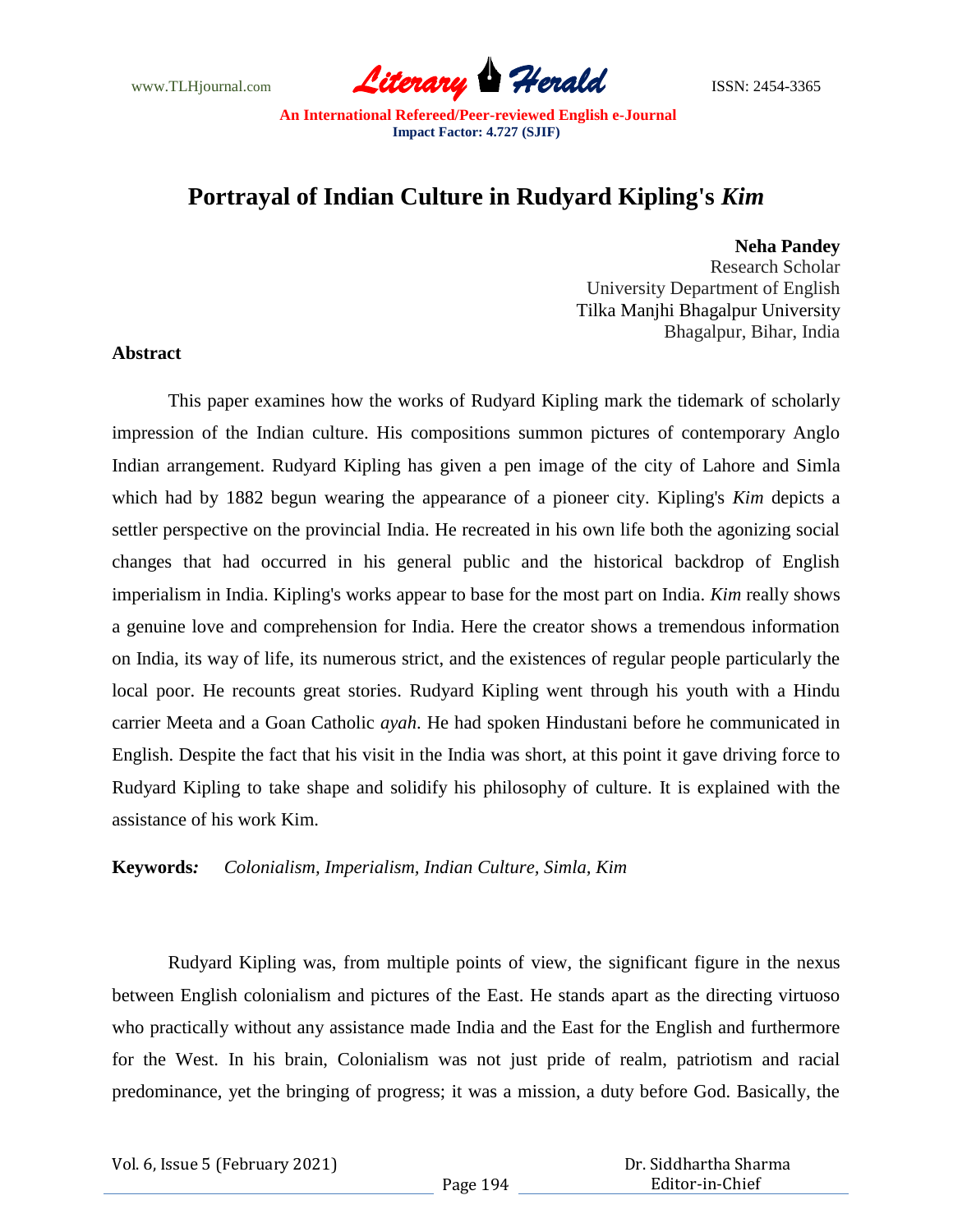

fiction of Rudyard Kipling addresses the realm and its cognizant legitimating. In his compositions, Government was a minister soul; the English, a picked people, had an obligation to run the 'lesser varieties without the law'. Indeed, Rudyard Kipling, the most innovative developer of political legends, was in excess of a crazy settler. The mental directions of his settler philosophy have frequently been the directions of the West's picture of the non-West. He replicated in his own life both the difficult social changes that had occurred in his general public and the historical backdrop of English imperialism in India. Therefore, Rudyard Kipling and his White Man arose out of complex recorded and social conditions. His engraving continues in the English abstract world. In the brain of Sir V.S. Naipaul, a Nobel laureate of Indian parentage, 'no author was more legit and precise than Kipling'. He stayed in the Punjab from mid October 1882 to mid November 1887, a time of Lord Ripon addressing Gladstonian radicalism and Master Dufferin returning to moderate dominion. Rudyard Kipling repeated uneasiness of the English in the wake of 'changes' in India. (Naipal,191).

Punjab came to gain an unmistakable character in the frontier arrangement and countless English officials alongside their families came to remain in the locale central command and at majestic summer capital Simla. Also, worries of wellbeing and security created metropolitan plans of the settlements of the English. In the urban communities, these territories were named 'common lines', with related 'cantonments' for the military. In hilly locales, they set up 'Hill Stations' that filled in as summer asylum for people as well as for the frontier governments. Of all the slope stations of India, Simla was by a long shot the most impressive to such an extent that a few pundits thought about it 'not actually part of India'. Simla gave a midyear home to the emissaries just as for the Delhi and Punjab secretariats. Kipling was the main British chap to get the Nobel Prize for Writing (1907). His most well known works incorporate *The Wilderness Book* (1894) with such exceptional characters as Mowgli, Baloo, and Bagheera. The book was adjusted into screen by Zoltan Korda and André de Toth in 1942. Walt Disney's animation variant was created in the 1960s. Rudyard Kipling was brought into the world in Bombay, India, where his dad, John Lockwood Kipling, was an expressions and specialties instructor at the Jeejeebhoy School of Art. His mom, the previous Alice Macdonald, was a sister-in-law of the painter Edward Burne-Jones. India was around then administered by the English.

Vol. 6, Issue 5 (February 2021)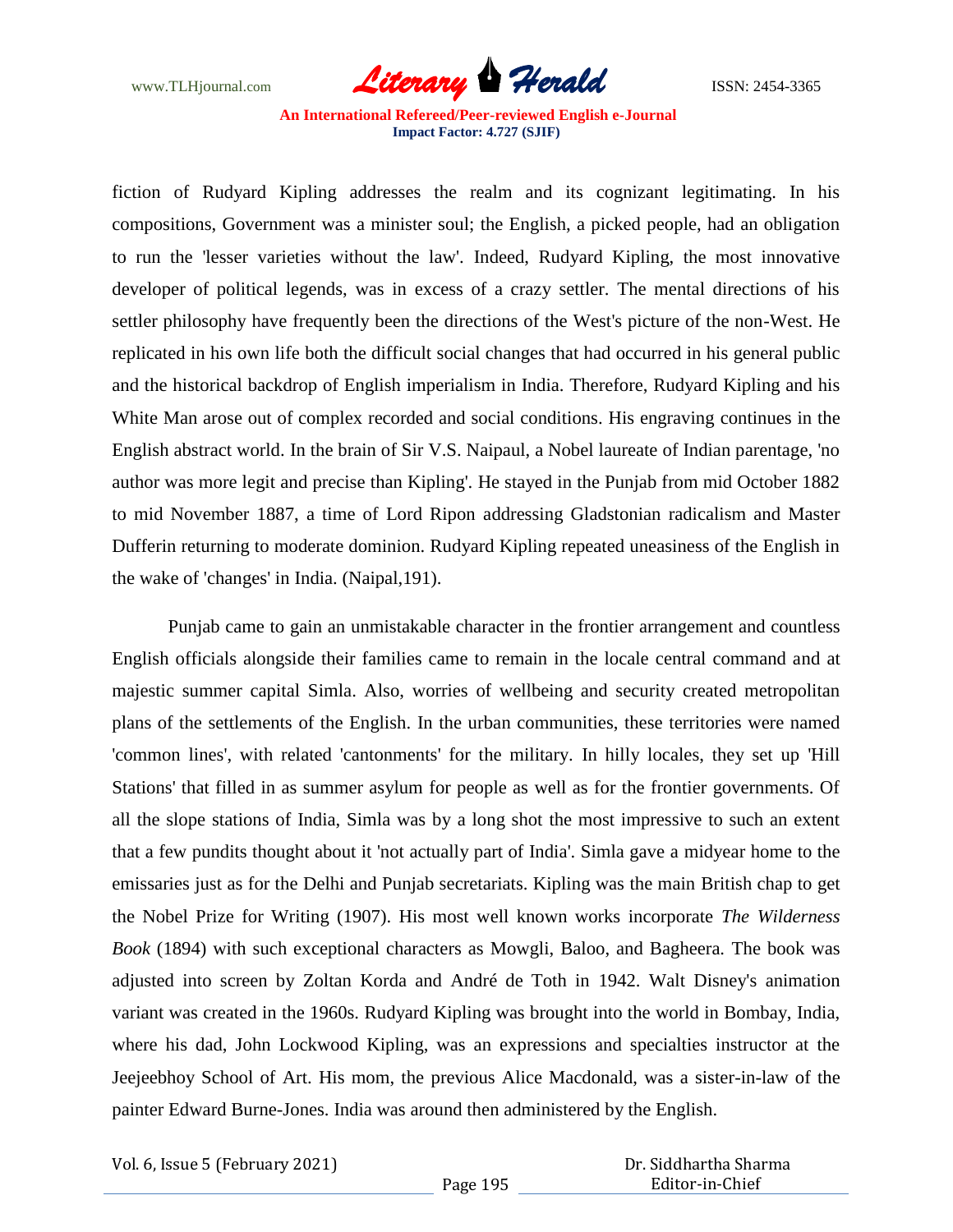

"*Loved him even more than they did*." (From 'The Ballad of East and West')Kipling got back to India in 1882, where he filled in as a writer in Lahore for Civil and Military Gazette (1882-87) and an associate supervisor and abroad journalist in Allahabad for Pioneer (1887-89). The accounts composed during his most recent two years in India were gathered in The Phantom Rickshaw. It's incorporated the well known story '*The Man Who Would Be a King*.' In the story a white merchant, Daniel Dravot sets himself up as a divine being and ruler in Kafristan, however a lady finds that he is a human and deceives him. His friend, Peachey Carnehan, figures out how to disappear to tell the story, however Dravot is slaughtered. *Kim* on which Kipling turned out irregularly for at any rate eight years, is broadly viewed as his best novel. Set in India, it portrayed undertakings of a stranded child of a sergeant in an Irish regiment. Kim meets a Tibetian Lama and appends himself to the elderly person as an order. Working for the English Mystery Administration, Kim conveys an essential message to Colonel Creighton in Umballa and is helped by the Lame on his excursion. The cleric of his father's old regiment perceives Kim and he is dispatched to the school of Anglo-Indian kids at Luckhnow. Kim rejoins the Lama in an endeavor to the slope nation of the North and his predetermination is left uncertain - the existence of a swashbuckler and the estimations of consideration both pull in him. Kim was courageous in experiences with police, armed force, ministers, sovereigns and ladies, all things considered, sharp and astute in repartee, perceptive and careful and asking world savvy information on all traditions of India.

The works of Rudyard Kipling mark the tidemark of scholarly impression of the English Colonialism. His compositions summon pictures of contemporary Anglo Indian arrangement. Rudyard Kipling has given a pen image of the city of Lahore and Simla which had by 1882 begun wearing the appearance of provincial urban communities. His works *Kim* depicts a radical perspective on the frontier India. Set on the material of society of Lahore against the scenery of political improvements of the age, Kim is a splendid illustration of a contemporary artistic proof for contemplating society. Kipling's brain was molded by the works distributed in The Civil and Military Gazette, English day by day which reflected the general public of the occasions. Kipling's story from the Raj is an intriguing piece of study uncovering social example of the English society. The novel epitomizes an all encompassing festival of India, introducing as it

Vol. 6, Issue 5 (February 2021)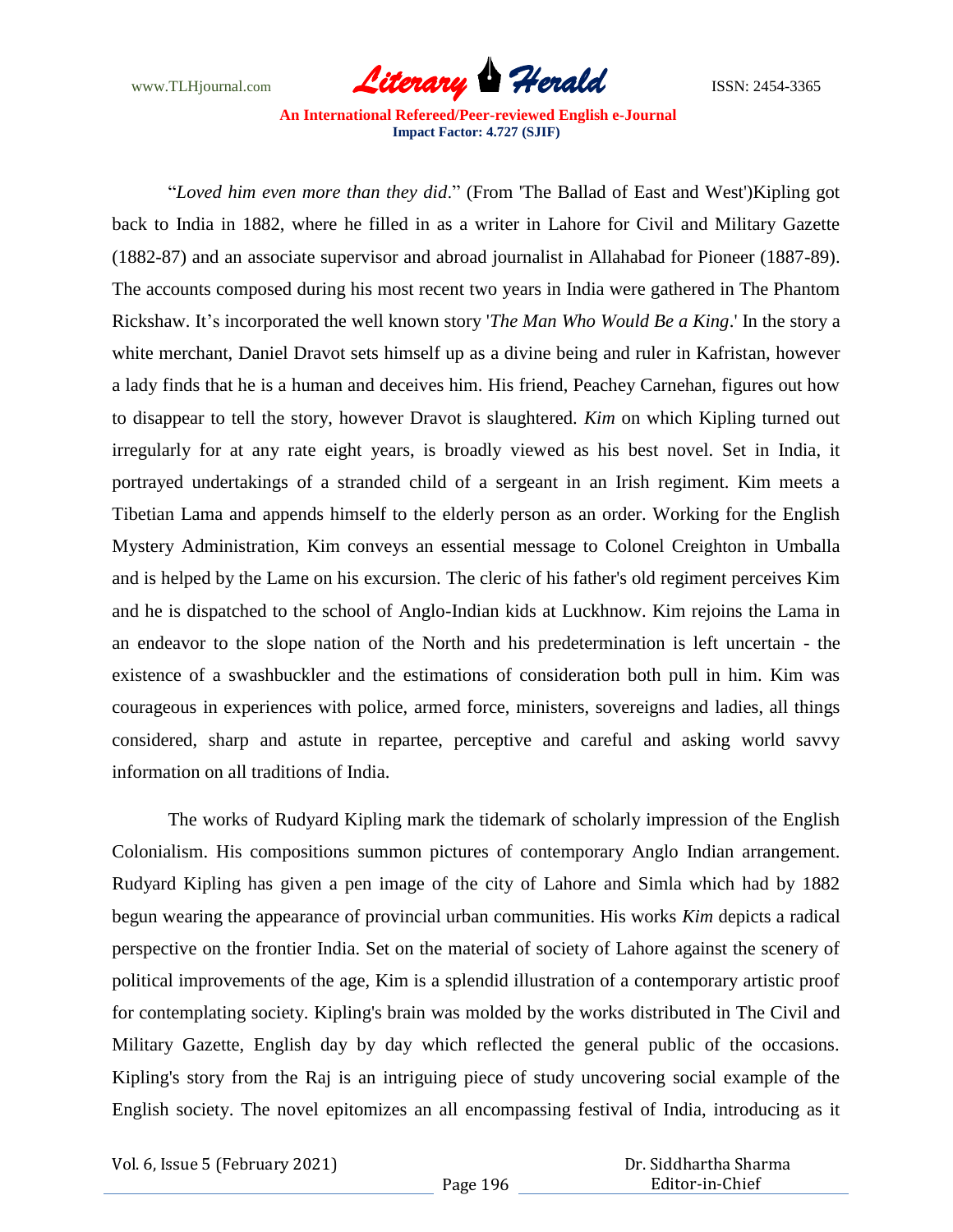

does, a radiant image of its scenes, both metropolitan and provincial, and an interesting cluster of local characters that generally are liberal, warm and lenient.

The fellowship between this improbable pair is one of the fundamental attractions of 'Kim', which is a novel about male companionships, basically between Teshoo Lama and Kim, yet additionally among Kim and Colonel Creighton and his associates. Women do assume a part in the novel, however not as objects of sentimental or sexual connection. Ladies include as whores, or suppliers, however some regard is appeared for the two standard women characters, the lady of Shamlegh, and the widow of Kulu, the last taking on a protective part towards the end, mending Kim when he is sick. The two sidekicks become related, Kim's relationship with the Lama furnishing him with a pardon to go around India, and an ideal cover (later in the story) for his job as a government agent, while the Lama regularly depends on Kim to do their asking and discover them. At the peak of the novel *Kim* is sent set for capture two unfamiliar covert operatives, one from Russia and one from France, who are working in the Himalayas. One topic which may be felt to be running under the outside of *Kim*, will be *Kim's* quest for guardians. Toward the starting it is accentuated that Kim is a vagrant, who never knew his mom, and that his perished father was a lush. Maybe he is searching for unseasoned parents, and finds a joined dad figure in the Lama, who in the end scene calls him 'Son of my Soul' and Colonel Creighton, who has been a dad figure since his time at St. Xavier's. In the last part, just as getting 'mothering', Kim comes as close as he at any point does to feeling he has found his character:

*'I am Kim. I am Kim. And what is Kim? His soul repeated it again and again . . .*  tears trickled down his nose and with an almost audible click he felt the wheels of *his being lock up anew on the world without.'(Kim, 260).*

However, more significantly in Kim we can see the average scenes of Indian culture in incredible detail. For example the image introduced by 'he line of baskets' of vegetables; the reference of cable car rails, the depiction of the actual bull, total as to shading, wet blue commotion, and mound, for example, most Indian cows have. A clue on the modernization of India under English principle is likewise given. The portrayal of laborers of India, Indian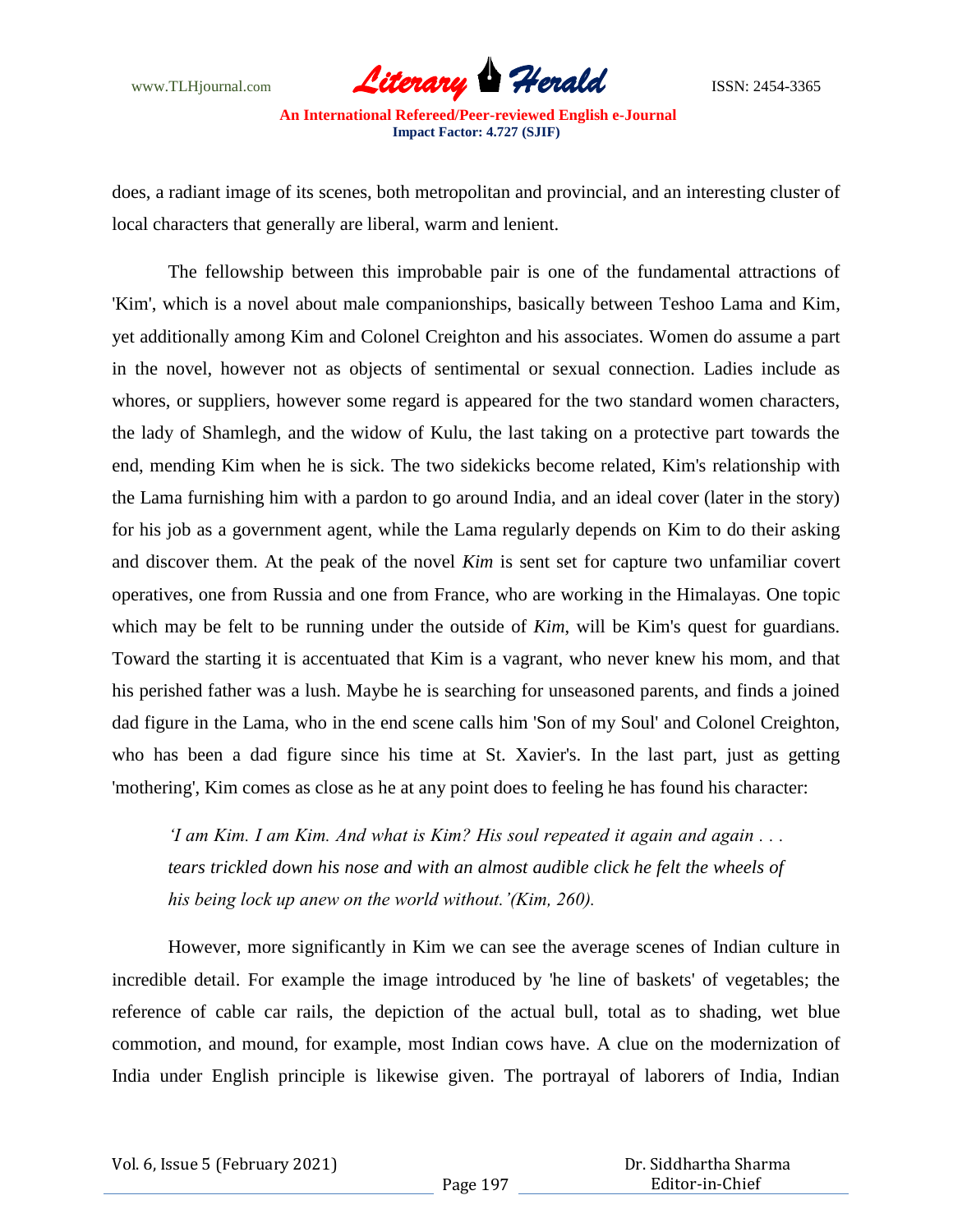

expressions and producers is given. The reference of water system framework in India and dams are given to forestall starvation in India;

> *All India was at work in the fields, to the creaking Of well-wheels, the shouting of ploughmen behind Their cattle and the clamour of the crows. ( qtd in Kim)*

He likewise gives the reference of the crude technique for water system, where the worker siphoned water from his well practically the entire day to stream over his little plot of land. The portrayal of ladies travel in India from Lahore to umballa the cultivator's significant other, being a lady of the average workers, gone with her better half in the conventional mentor. Class battle is additionally introduced in the novel. Kim's experience with the Brahmin bull outlines one more Hindu conviction. To the Hindu the cow is hallowed, thus they are permitted to meander voluntarily about the roads. So finally the design of the story in that it did not depend on any elaborate plot, is really straightforward. It is extremely simple to follow the string of the story since, by and large; it relates a progression of scenes in Kim's vocation.

### **Conclusion**

Exactly when *Kim* was published in 1901, the English Domain was the most persuasive domain on earth. The Indian subcontinent was a champion among the most fundamental pieces of the domain, which various "Anglo Indians" called home. Colonialism was not just was not simply the demonstration of the English Domain's exhibits of colonisation of various ground and person's territory was a thinking that normal the transcendence of English human advancement and thusly the moral obligation to pass on their edified ways to deal with the "unrefined" people of the world.

## **Works Cited**

Allen, Charles, Kipling Sahib: India and the Making of Rudyard Kipling , Abacus, London, 2007.

Bauer, Helen Pike, Rudyard Kipling: A Study of the Short Fiction, Twayne, New York, 1994. Birkenhead, Lord, Rudyard Kipling , Worthing Book Services, Littlehampton, 1978.

> Dr. Siddhartha Sharma Editor-in-Chief

| Vol. 6, Issue 5 (February 2021) |          |  |
|---------------------------------|----------|--|
|                                 | Page 198 |  |